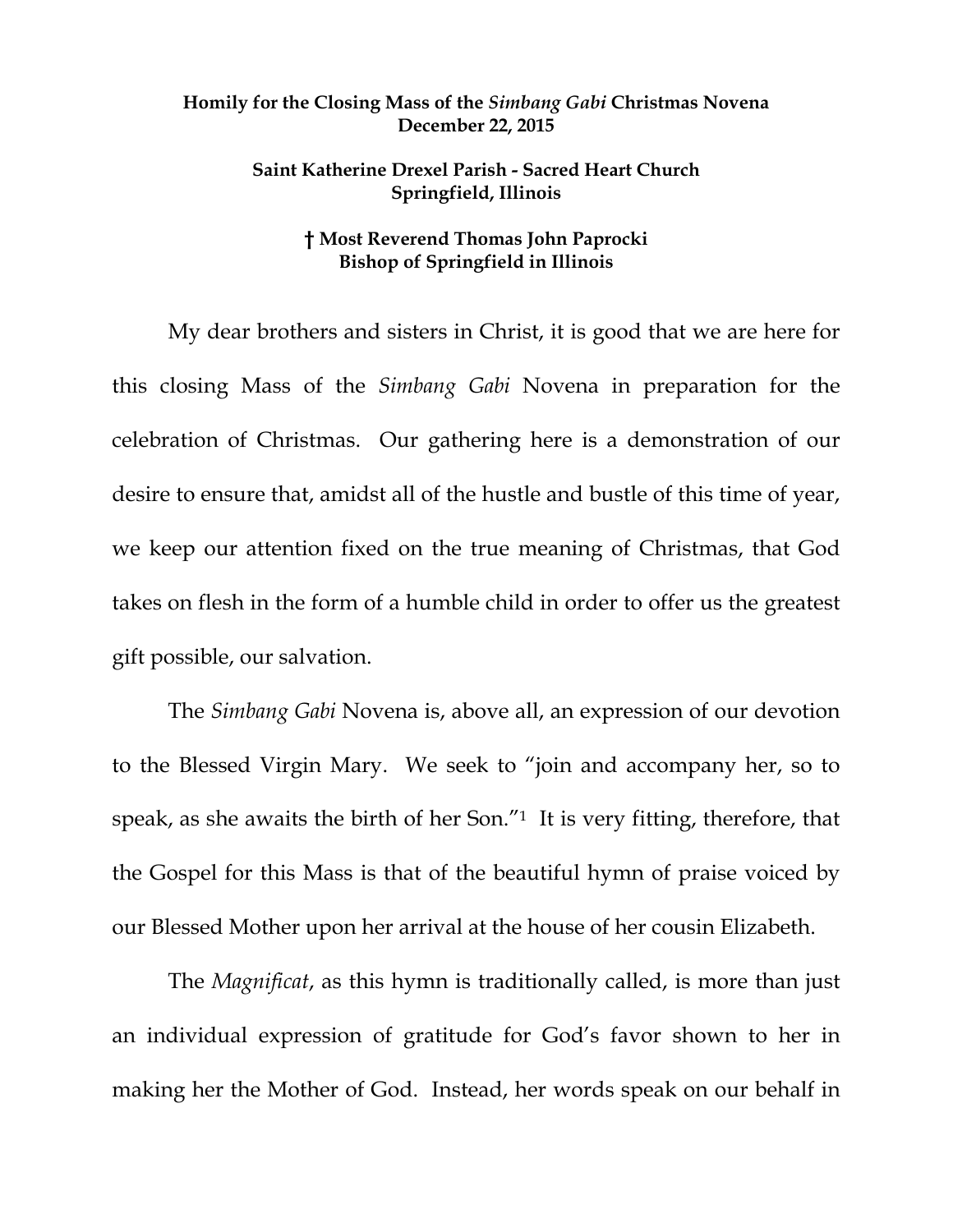praise and thanksgiving for what God has done throughout the history of salvation.2 His plan to reconcile sinful humanity back to Himself literally takes flesh in the womb of Mary. Seeing that Mary is the means by which God has chosen to make our salvation possible, it is very appropriate that she serves as our spokesperson in giving voice to the gratefulness that floods our hearts for this great gift.

After opening the hymn with words of praise for how the Lord has "done great things" (Luke 1:49), Mary goes through a sort of litany of how the Lord has chosen to act in showing favor to His people, showing favor to the lowly, the poor, and the humble. Mary herself embodies all of those characteristics, and in doing so, shows us how we must act in order to welcome Christ into our lives as well, especially as we prepare to welcome Him at Christmas.

I would like to reflect briefly on the first of these characteristics, which is expressed in the following way: "He has mercy on those who fear him in every generation" (Luke 1:50). The mention of the word 'fear' may initially catch us off guard. We tend to associate fear as a negative thing, as something to be avoided. When we apply this to the celebration of Christmas, it seems even more out of place. After all, how could the birth

2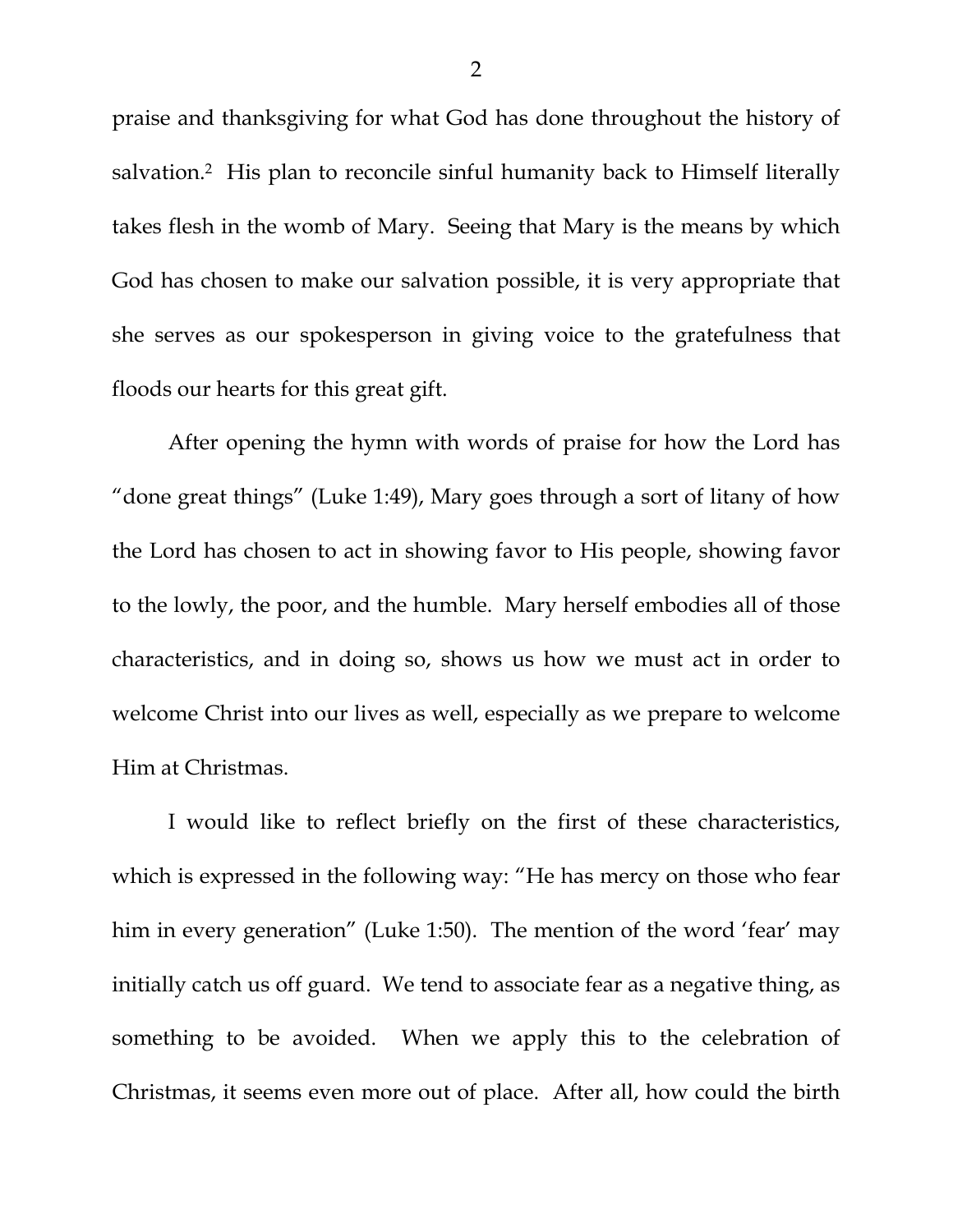of a little child create fear within us? Most of us, when we look upon the image of the Nativity in crèche scenes have just the opposite feeling, that of peace and joy. How could anybody be afraid of such a humble and innocent scene?

In the second chapter of Matthew's Gospel, we hear the account of King Herod's reaction when he heard from the magi that the long-awaited Messiah had been born. The evangelist writes that Herod "was greatly troubled" (Matthew 2:3) at the news. He was very much afraid of this newborn baby because it meant the potential loss of his power and authority. The truth was beginning to arise, and he didn't like what that might mean for his comfortable way of life, so he preferred to remain in darkness and sought to extinguish the light before it had a chance to expose him for the fraud that he was.

As we know, his plan to snuff out the light of truth was unsuccessful and that light has continued to spread. All of us are confronted with this light in our lives, being shown the error of our ways and the invitation to conversion. In the face of that invitation, many choose to react in a similar way to King Herod. Fear enters our hearts as the risk of having our actions exposed as being misdirected and opposed to righteousness and holiness.

3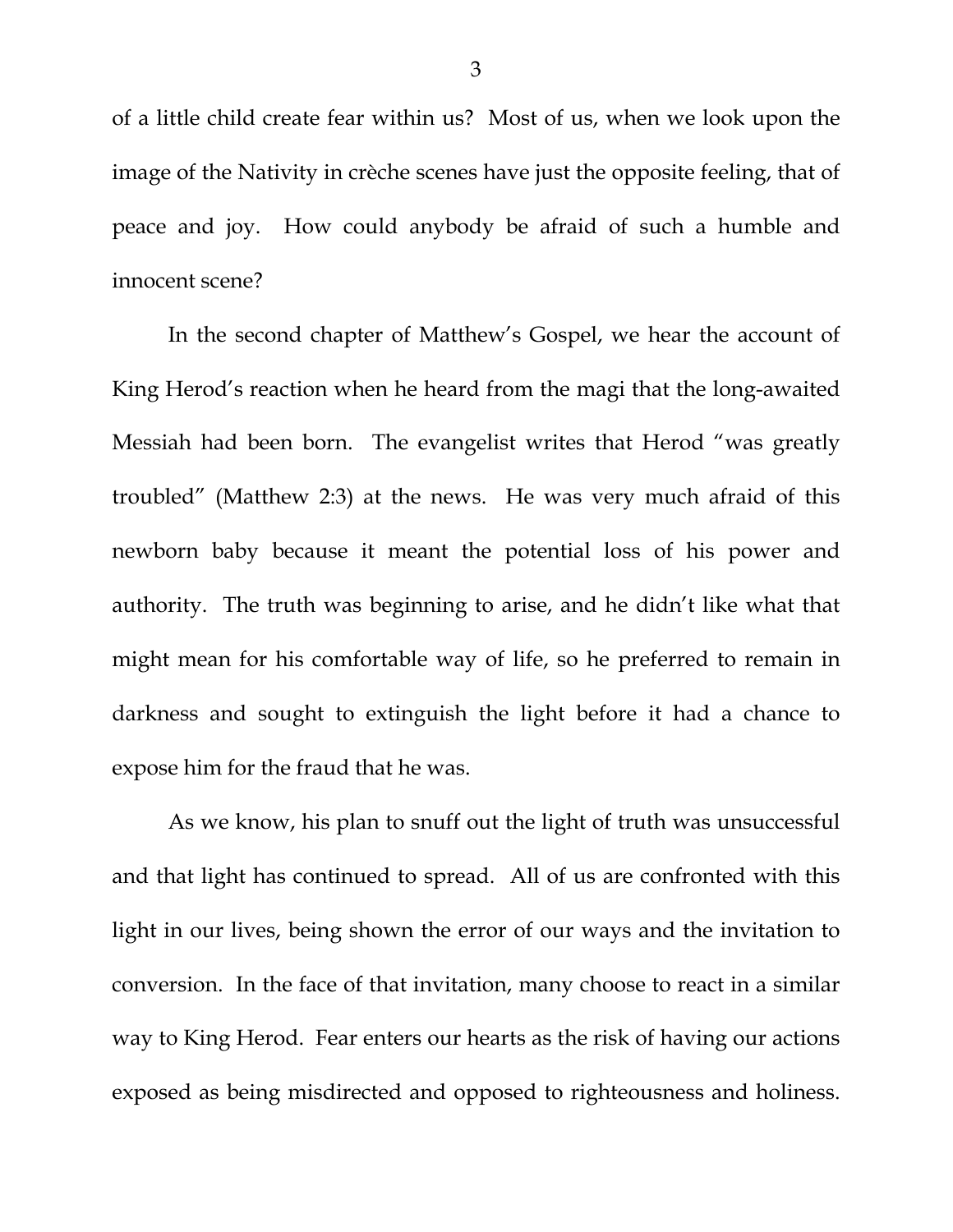The thought of having to give up a certain way of living can be frightening because it means uncertainty and the prospect of the loss of happiness. When faced with that fear, we can very easily turn our backs and run, doing everything we can to avoid conversion, preferring to stay in the darkness.

But this is not the type of fear that Mary speaks about in her hymn of praise. The fear of which she speaks is the fear of the Lord, which is one of the gifts of the Holy Spirit. The fear of the Lord is not about being afraid of God, what He might take from us or what He might do to us. Rather fear of the Lord invites us to see just how small we are in comparison to God. This should arouse within us a sense of reverence and awe at how good God is to us and how profound His love is for us.

As we look at the infant Jesus in the crib at Christmas, these are the feelings that we should have, wonder at how God comes to us in such an unexpected way, but in a way that has changed the world and will lead to His offering of His life to restore us to the relationship that had been lost through the sin of our first parents.

One might ask whether it is even really appropriate still to use the word 'fear' to describe this experience? In fact, many modern catechetical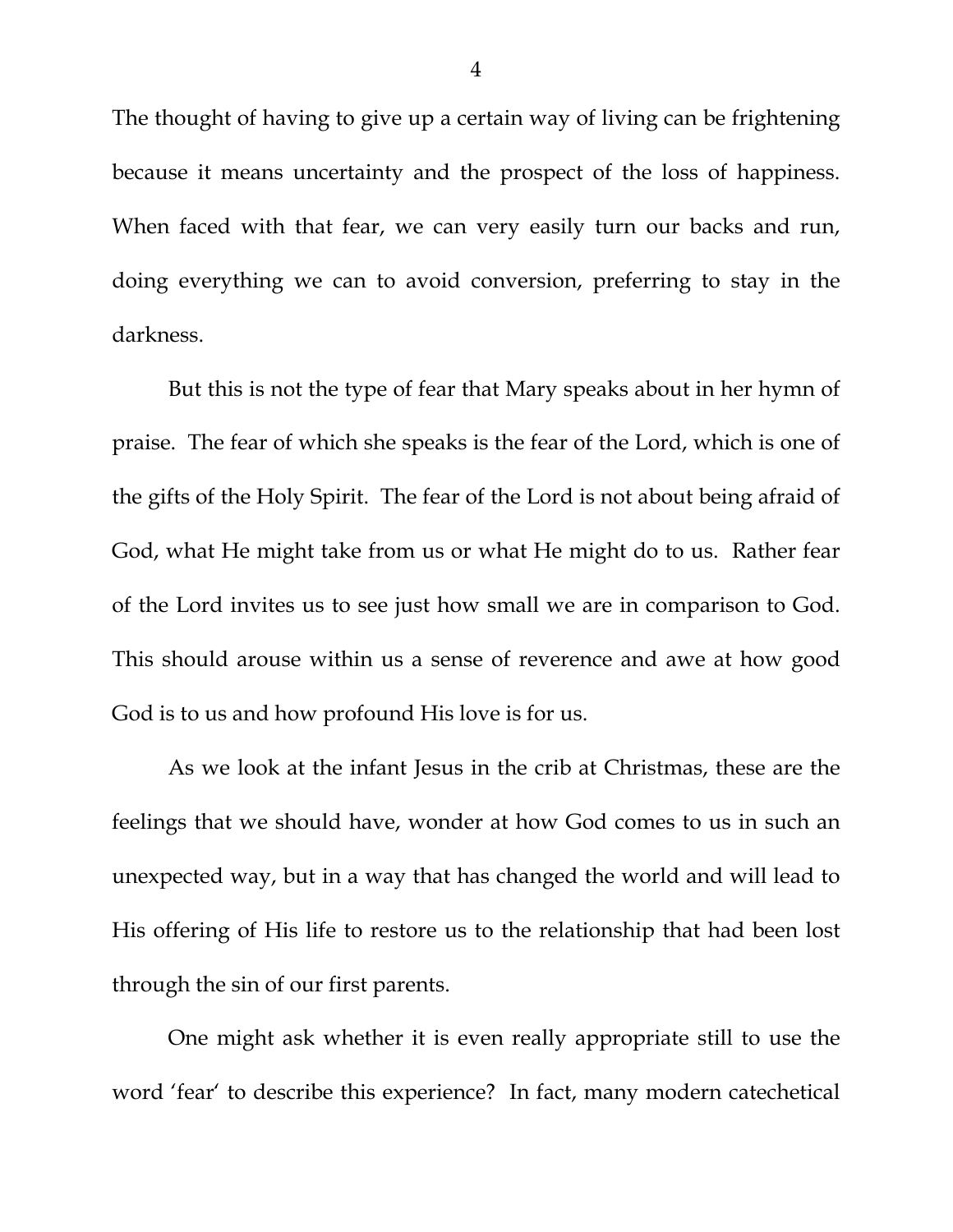resources prefer to list this gift of the Holy Spirit as "wonder and awe" or "reverence", making little if any mention to the word 'fear.' Yet, I would say that it is still very appropriate to use the word 'fear' as a characteristic to be found among the disciples of Jesus.

In his catechesis on the seven gifts of the Holy Spirit, Pope Francis concluded his reflections by looking at the gift of the fear of the Lord. After speaking about fear in the true sense of being aware of God's fatherly love for us, His beloved children, he adds the following words of caution:

Yet, we should take care, for the gift of God, the gift of fear of the Lord is also an "alarm" against the obstinacy of sin. When a person lives in evil, when one blasphemes against God, when one exploits others, when he tyrannizes them, when he lives only for money, for vanity, or power, or pride, then the holy fear of God sends us a warning: be careful!3

The fear of the Lord serves to keep us attentive to those ways in which we can stray from the awe-filled experience of resting in the loving embrace of God, our Father. Sin holds us back from experiencing the fullness of the joy and peace that the Lord wants to give to us, and so we must fear committing it in all circumstances. Even when we sin, however,

5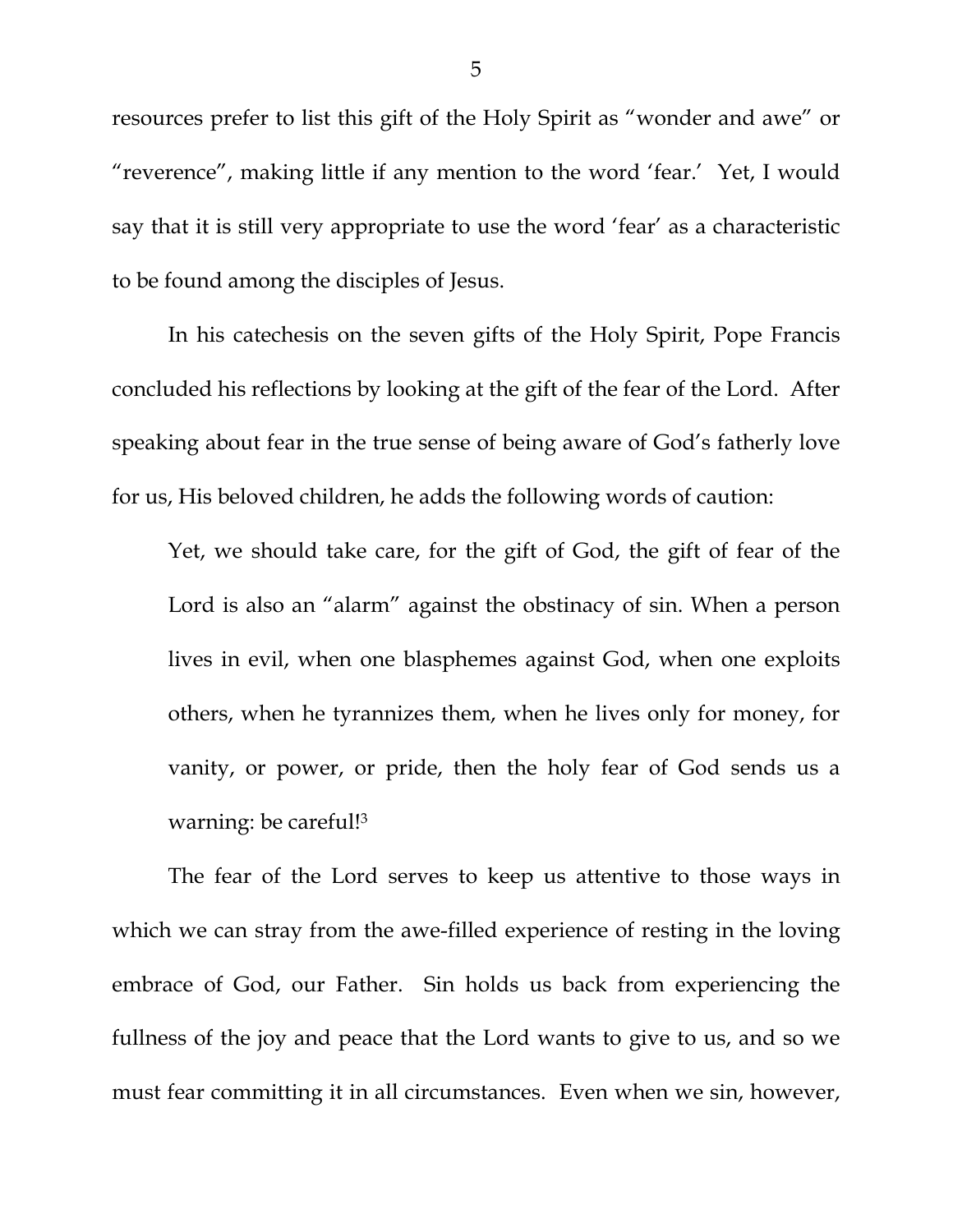we are not out of the game, so to speak. The Father is still there, waiting to welcome us back through the great gift of His mercy.

We can see then, that mercy is at the heart of our understanding of the fear of the Lord. It is due to His mercy toward us that He has set in motion this remarkable plan to save us, a plan which we contemplate with wonder and awe, especially at Christmas. We fear being deprived of this experience of love through our sinfulness, but we also know that when we do fall into sin, His mercy is available to bring us back into that joy of being His beloved children. We need not fall into the fear of King Herod, for the experience of God's mercy and the invitation to conversion does not deprive us of anything, but gives us everything we need in order to be truly happy.

During this Extraordinary Jubilee Year of Mercy, the Holy Father desires for the Church throughout the world to "rediscover the infinite mercy of the Father who welcomes everyone and goes out personally to encounter each of them."4 A privileged way in which we experience this mercy is through the Sacrament of Reconciliation. Many people have a great fear of this sacrament, but not the good type of fear that I have just described. The Holy Father addressed this very point two weeks ago when